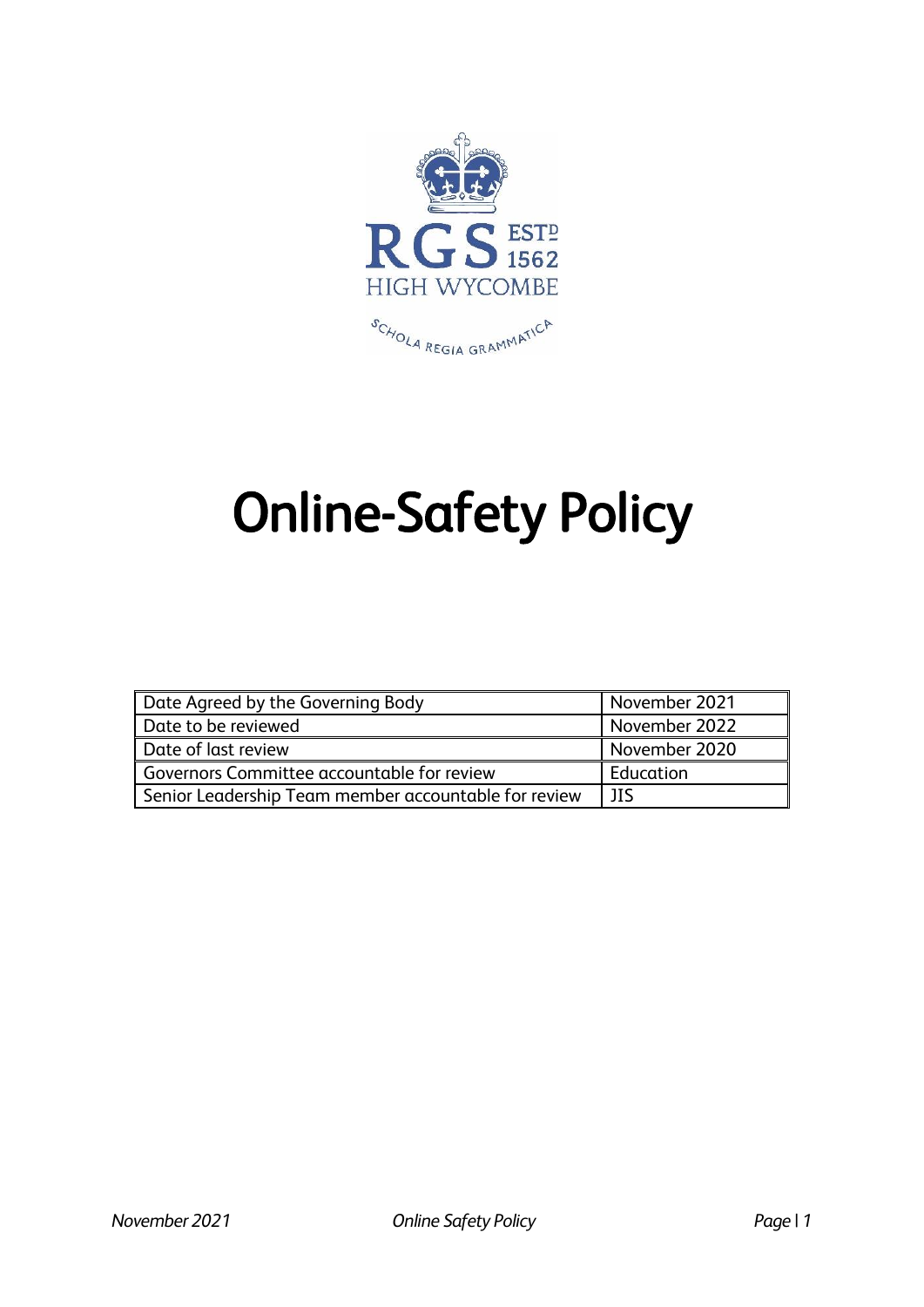# Contents

<span id="page-1-0"></span>

| Appendix 1: Acceptable use agreement (pupils and parents/carers)  Error! Bookmark not defined.                    |
|-------------------------------------------------------------------------------------------------------------------|
| Appendix: 2 Acceptable use agreement (staff, governors, volunteers and visitors)  Error! Bookmark not<br>defined. |
|                                                                                                                   |
|                                                                                                                   |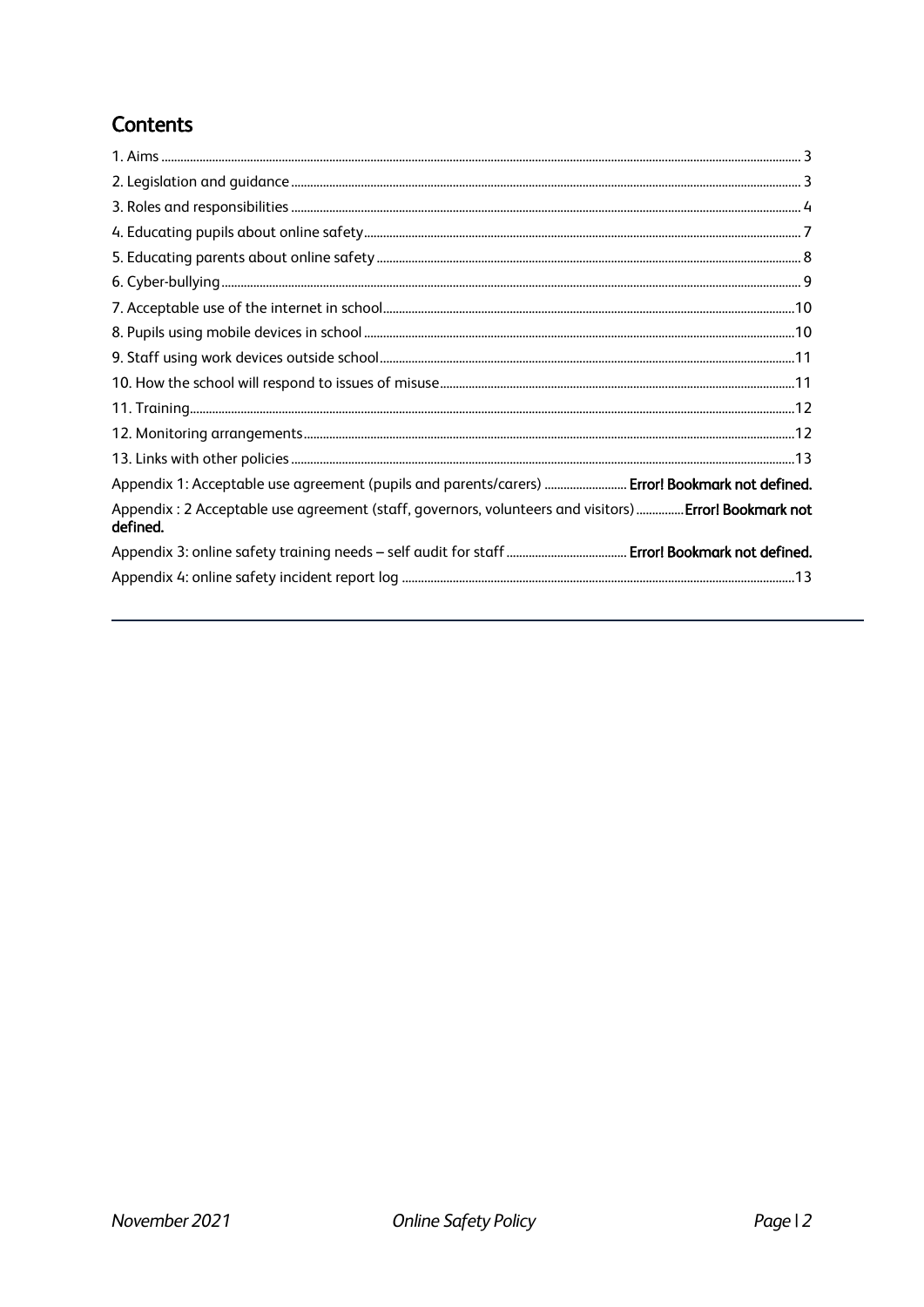## 1. Aims

AT RGS we aim to:

- Deliver an effective approach to online safety, which empowers us to protect and educate the whole school community in its use of technology, including mobile and smart technology (which we refer to as 'mobile phones')
- Have robust processes in place to ensure the online safety of pupils, staff, volunteers and governors
- Establish clear mechanisms to identify, intervene in and escalate an incident, where appropriate
- Ensure that risks are clearly identified, assessed and mitigated in order to reduce any potential harm to students and staff, and any liability for the school.

#### The 4 key categories of risk

Our approach to online safety is based on addressing the following categories of risk:

- Content being exposed to illegal, inappropriate or harmful content, such as pornography, fake news, racism, misogyny, self-harm, suicide, anti-Semitism, radicalisation and extremism
- Contact being subjected to harmful online interaction with other users, such as peerto-peer pressure, commercial advertising and adults posing as children or young adults with the intention to groom or exploit them for sexual, criminal, financial or other purposes
- Conduct personal online behaviour that increases the likelihood of, or causes, harm, such as making, sending and receiving explicit images (e.g. consensual and nonconsensual sharing of nudes and semi-nudes and/or pornography), sharing other explicit images and online bullying; and
- Commerce risks such as online gambling, inappropriate advertising, phishing and/or financial scam

## <span id="page-2-0"></span>2. Legislation and guidance

This document provides a guide for adults working in our school about acceptable and desirable conduct to protect both adults and students. It also includes guidance for students and parents on Online Safety issues. This policy is based on the Department for Education's (DfE) statutory safeguarding guidance, It refers to and complements other policies and guidance at The Royal Grammar School with which all staff, volunteers and visitors must be familiar and work in accordance to. The policies include in particular: [Keeping Children Safe in Education,](https://www.gov.uk/government/publications/keeping-children-safe-in-education--2) and its advice for schools on:

- [Teaching online safety in schools](https://www.gov.uk/government/publications/teaching-online-safety-in-schools)
- [Preventing and tackling bullying](https://www.gov.uk/government/publications/preventing-and-tackling-bullying) and [cyber-bullying: advice for headteachers and school](https://www.gov.uk/government/publications/preventing-and-tackling-bullying)  [staff](https://www.gov.uk/government/publications/preventing-and-tackling-bullying)
- [Relationships and sex education](https://www.gov.uk/government/publications/relationships-education-relationships-and-sex-education-rse-and-health-education)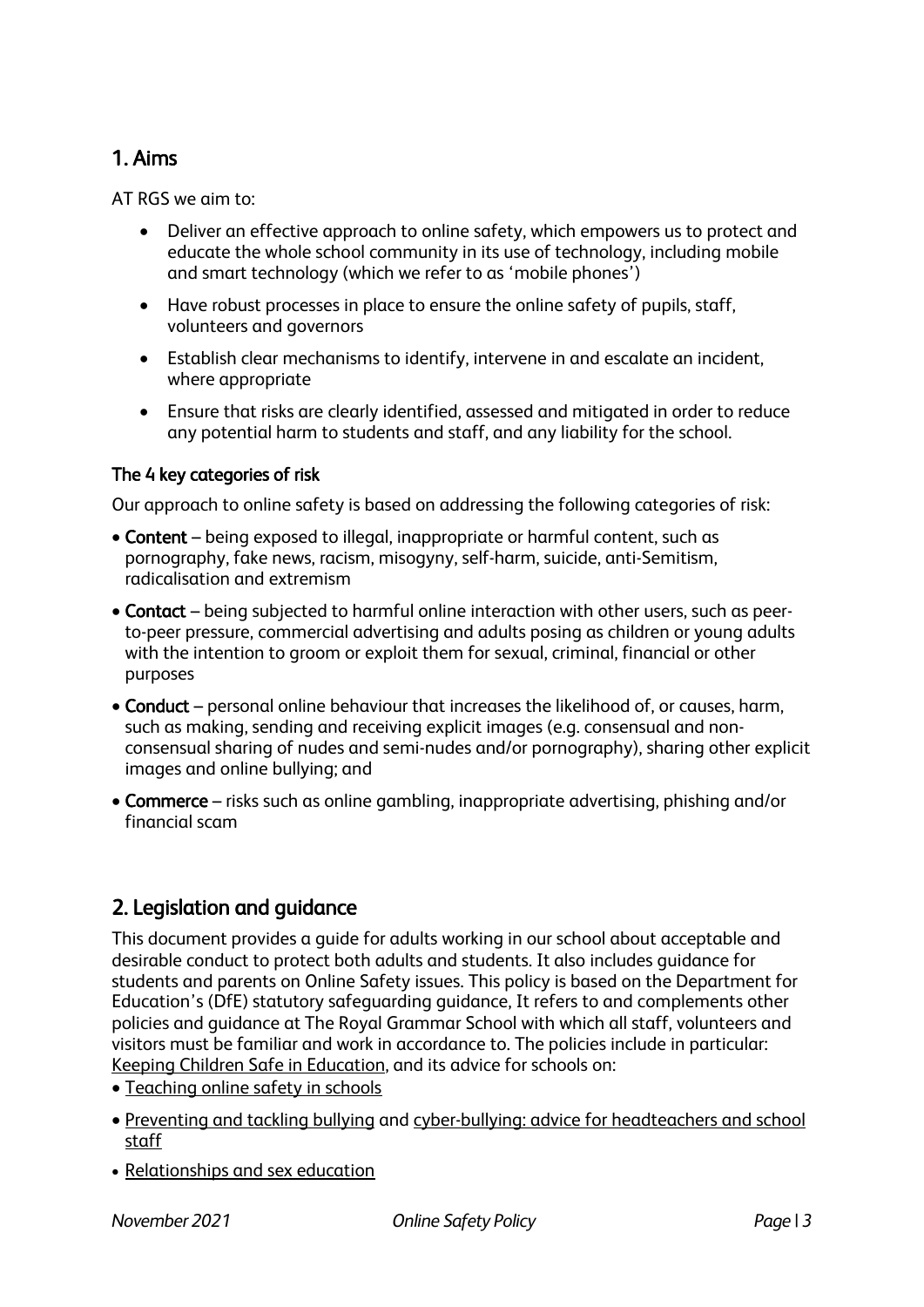- [Searching, screening and confiscation](https://www.gov.uk/government/publications/searching-screening-and-confiscation)
	- It also refers to the DfE's guidance on [protecting children from radicalisation.](https://www.gov.uk/government/publications/protecting-children-from-radicalisation-the-prevent-duty)
	- Working together to safeguard children (July 2018 brief update Feb 2019).
	- What to do if you're worried a child is being abused (March 2015)

It reflects existing legislation, including but not limited to the [Education Act 1996](https://www.legislation.gov.uk/ukpga/1996/56/contents) (as amended), the [Education and Inspections Act 2006](https://www.legislation.gov.uk/ukpga/2006/40/contents) and th[e Equality Act 2010.](https://www.legislation.gov.uk/ukpga/2010/15/contents) In addition, it reflects the [Education Act 2011,](http://www.legislation.gov.uk/ukpga/2011/21/contents/enacted) which has given teachers stronger powers to tackle cyber-bullying by, if necessary, searching for and deleting inappropriate images or files on pupils' electronic devices where they believe there is a 'good reason' to do so.

## <span id="page-3-0"></span>3. Roles and responsibilities

#### 3.1 The governing body

The governing board has overall responsibility for monitoring this policy and holding the headteacher to account for its implementation.

The governing board will co-ordinate regular meetings with appropriate staff to discuss online safety, and monitor online safety logs as provided by the designated safeguarding lead (DSL)

The governor who oversees online safety is currently Sarah Abbas (Safeguarding Governor)

All governors will:

- Ensure that they have read and understand this policy
- Agree and adhere to the terms on acceptable use of the school's ICT systems and the internet (appendix 2)
- Ensure that, where necessary, teaching about safeguarding, including online safety, is adapted for vulnerable children, victims of abuse and some pupils with SEND because of the importance of recognising that a 'one size fits all' approach may not be appropriate for all children in all situations, and a more personalised or contextualised approach may often be more suitable

#### 3.2 The headteacher

The headteacher is responsible for ensuring that staff understand this policy, and that it is being implemented consistently throughout the school.

#### 3.3 The designated safeguarding lead

Details of the school's DSL and ADSLs are set out in our child protection and safeguarding policy as well as relevant job descriptions.

The DSL takes lead responsibility for online safety in school, in particular:

- Supporting the headteacher in ensuring that staff understand this policy and that it is being implemented consistently throughout the school
- Working with the headteacher, ICT manager and other staff, as necessary, to address any online safety issues or incidents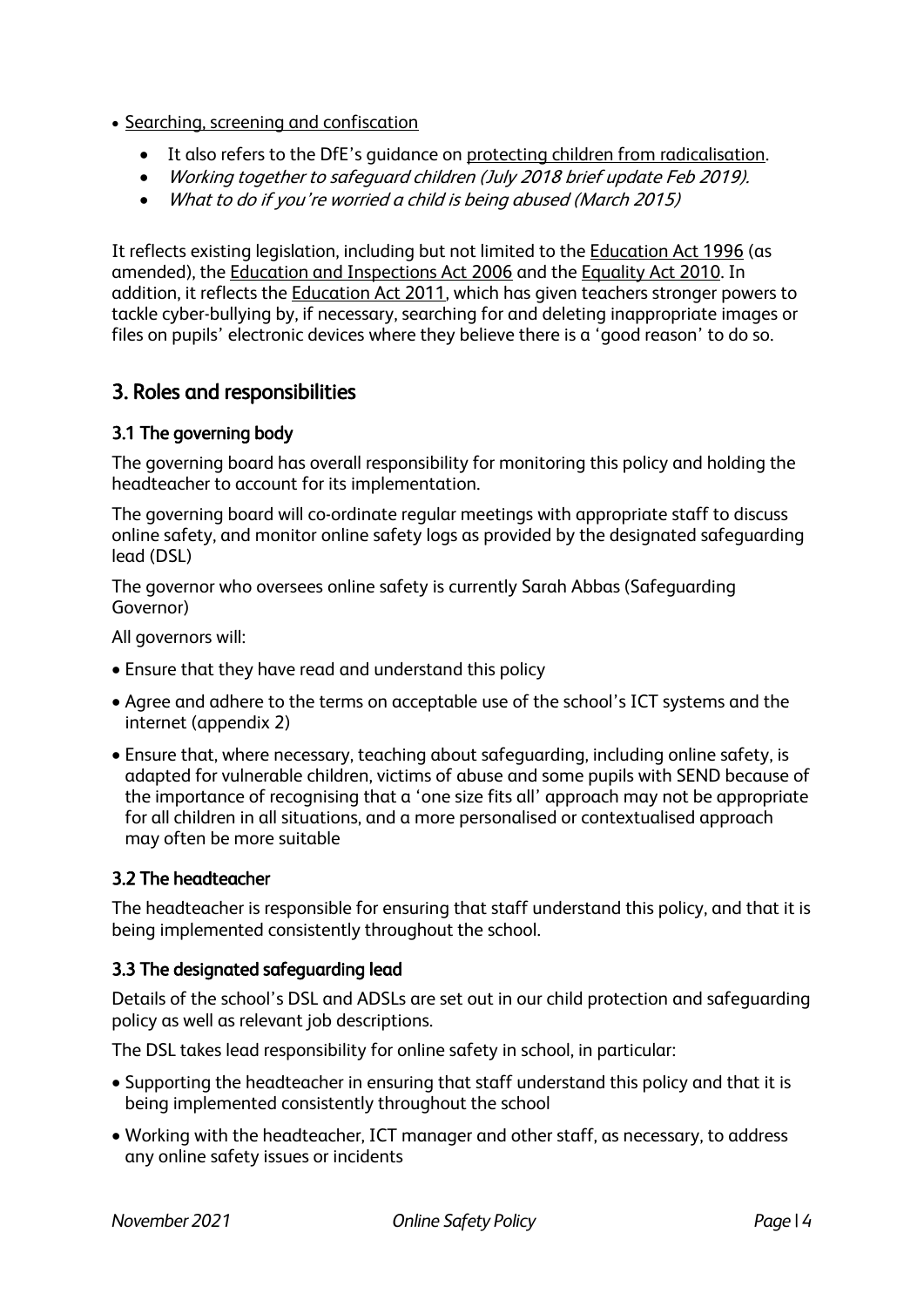- Managing all online safety issues and incidents in line with the school child protection policy
- Ensuring that any online safety incidents are logged (see appendix 4) and dealt with appropriately in line with this policy
- Ensuring that any incidents of cyber-bullying are logged and dealt with appropriately in line with the school behaviour policy
- Updating and delivering staff training on online safety (appendix 3 contains a self-audit for staff on online safety training needs)
- Liaising with other agencies and/or external services if necessary
- Providing regular reports on online safety in school to the headteacher and/or governing board

In addition, the Online Safety Officers (Named DSL and ADSLs) will:

- Keep up to date with the latest risks to children using technology; familiarise themselves with the latest research and available resources for school and home use.
- Review this policy regularly and bring any matters to the attention of the Senior Team.
- Advise the Senior Team and governing body on all significant online safety matters.
- Engage with parents and the school community on online safety matters at school and/or at home.
- Ensure any technical online Safety measures in school (e.g. Internet filtering software, behaviour management software) are fit for purpose.
- Make themselves aware of any reporting function with technical online safety measures, i.e. Internet filtering reporting function.

## 3.4 The ICT manager

The ICT manager is responsible for:

- Putting in place an appropriate level of security protection procedures, such as filtering and monitoring systems, which are reviewed and updated on a regular basis to assess effectiveness and ensure pupils are kept safe from potentially harmful and inappropriate content and contact online while at school, including terrorist and extremist material
- Ensuring that the school's ICT systems are secure and protected against viruses and malware, and that such safety mechanisms are updated regularly
- Conducting a full security check and monitoring the school's ICT systems on a monthly basis
- Blocking access to potentially dangerous sites and, where possible, preventing the downloading of potentially dangerous files
- Ensuring that any online safety incidents are logged (see appendix 4) and dealt with appropriately in line with this policy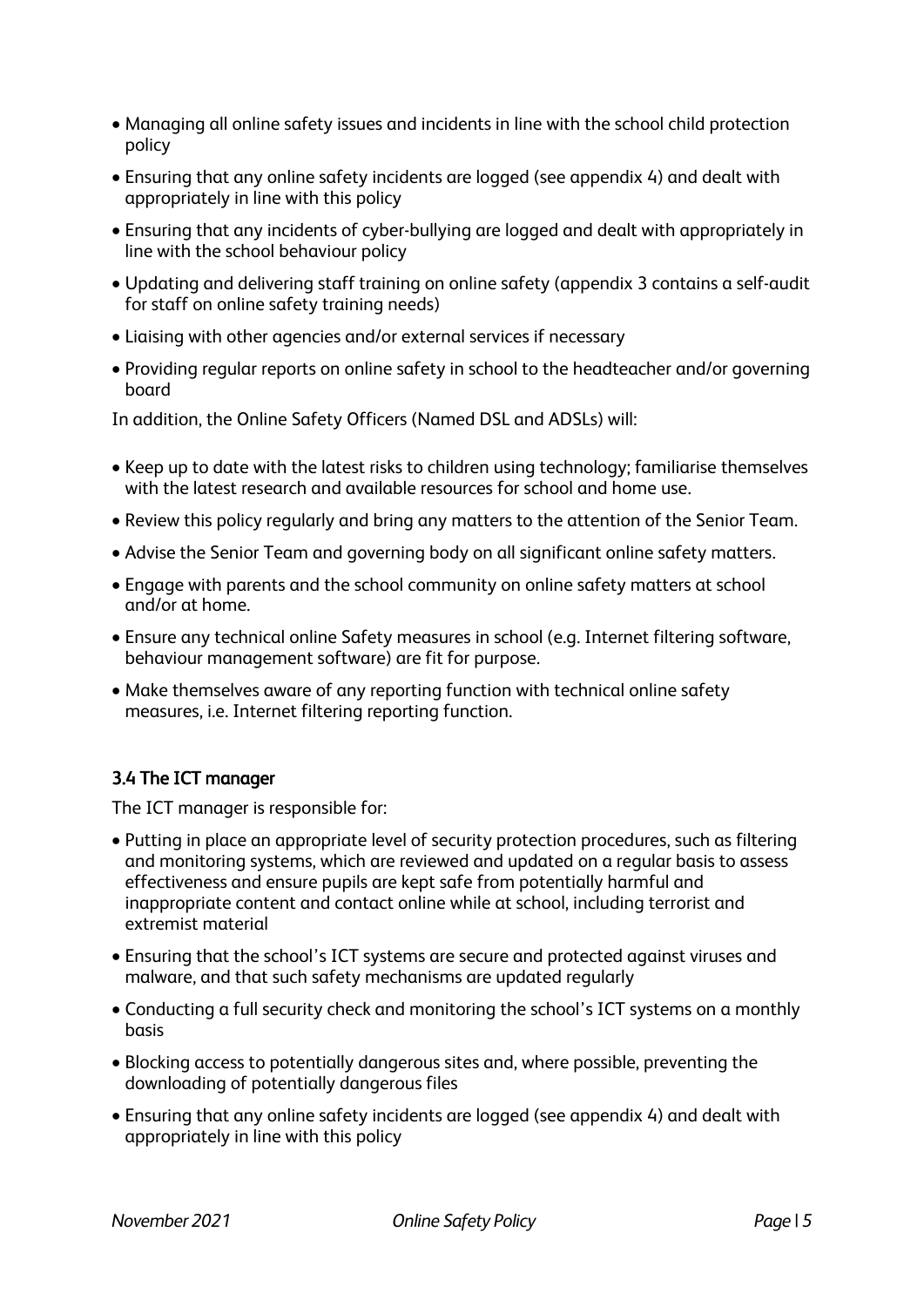- Ensuring that any incidents of cyber-bullying are dealt with appropriately in line with the School Behaviour Policy
- Passwords are applied correctly to all users.

This list is not intended to be exhaustive.

#### 3.5 All staff and volunteers

All staff, including contractors and agency staff, and volunteers are responsible for:

- Maintaining an understanding of this policy
- Implementing this policy consistently
- Agreeing and adhering to the terms on acceptable use of the school's ICT systems and the internet (appendix 2), and ensuring that pupils follow the school's terms on acceptable use (appendices 1)
- Working with the DSL to ensure that any online safety incidents are logged (see appendix 4) and dealt with appropriately in line with this policy
- Ensuring that any incidents of cyber-bullying are dealt with appropriately in line with the School Behaviour Policy
- Responding appropriately to all reports and concerns about sexual violence and/or harassment, both online and offline and maintaining an attitude of 'it could happen here'
- should know the name of the Designated Safeguarding Lead (Mr David Durning– Assistant Head) and the Additional Designated Safeguarding Leads (Mr Scourfield, Mrs Herath, Mrs Barry (Matron) & Mr T Fossey).
- Creating a safer online environment
- Giving everyone the skills, knowledge and understanding to help children and young people stay safe online.
- Inspiring safe and responsible use and behaviour
- Use of mobile phones both within school and on school trips/outings
- Use of camera equipment, including camera phones
- What steps to take if you have concerns and where to go for help
- Any Online Safety incident is reported to the Online Safety Officers within 24 hrs so that appropriate action can be taken. If staff are unsure, the matter should be raised with the Online Safety Officers who will make appropriate decisions.

This list is not intended to be exhaustive.

#### 3.6 Parents

Parents are expected to:

- Notify a member of staff or the headteacher of any concerns or queries regarding this policy
- Ensure their child has read, understood and agreed to the terms on acceptable use of the school's ICT systems and internet.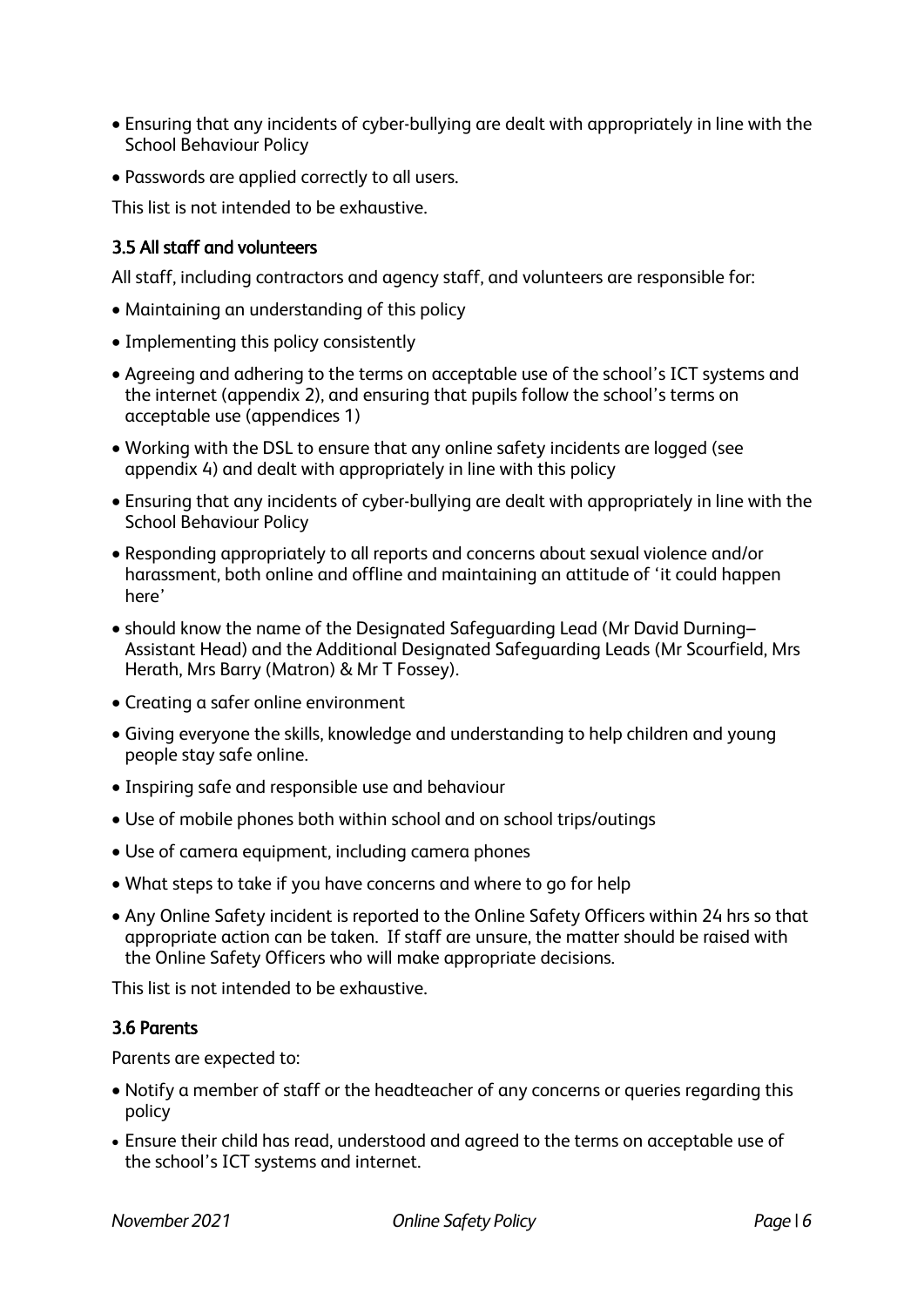- play the most important role in the development of their children and as such the school will support parents in accessing resources to acquire the skills and knowledge they need to ensure the safety of children outside the school environment.
- understand the school needs to have rules in place to ensure that their child can be properly safeguarded. As such all parents will sign the Acceptable Use of ICT Systems (including Remote Learning addendum) and Learning Gateway for Students before their son can be granted any access to the school network, ICT equipment or services. All parents receive guidance on photography or recording of images of RGS students. A list of students whose parents have indicated that they would not like their son's image recorded will be held by the Admissions Office and online safety officers.

Parents can seek further guidance on keeping children safe online from the following organisations and websites:

- What are the issues? [UK Safer Internet Centre](https://www.saferinternet.org.uk/advice-centre/parents-and-carers/what-are-issues)
- Hot topics [Childnet International](http://www.childnet.com/parents-and-carers/hot-topics)
- Parent resource sheet [Childnet International](https://www.childnet.com/resources/parents-and-carers-resource-sheet)
- Healthy relationships [Disrespect Nobody](https://www.disrespectnobody.co.uk/)

#### 3.7 Visitors and members of the community

Visitors and members of the community who use the school's ICT systems or internet will be made aware of this policy, when relevant, and expected to read and follow it. If appropriate, they will be expected to agree to the terms on acceptable use (appendix 2).

## <span id="page-6-0"></span>4. Educating pupils about online safety

- The boundaries of use of ICT equipment and services in this school are given in the Acceptable Use of ICT Systems and Learning Gateway for Students (including RGS Remote Learning Policy), the School Rules, the Behaviour Policy, the Valuables Policy and the iPad Agreement (All available on Sharepoint).
- All students sign and agree to the Use of ICT Systems and Learning Gateway for Students before being granted any access to the school network, ICT equipment or services. This includes
- Any deviation or misuse of ICT equipment or services will be dealt with in accordance with the School Behaviour Policy.
- Online Safety is embedded into the curriculum students will be given the appropriate advice and guidance by staff, in all subject areas across the curriculum.
- All students will be fully aware of how they can report areas of concern whilst at school or home.

Pupils will be taught about online safety as part of the curriculum: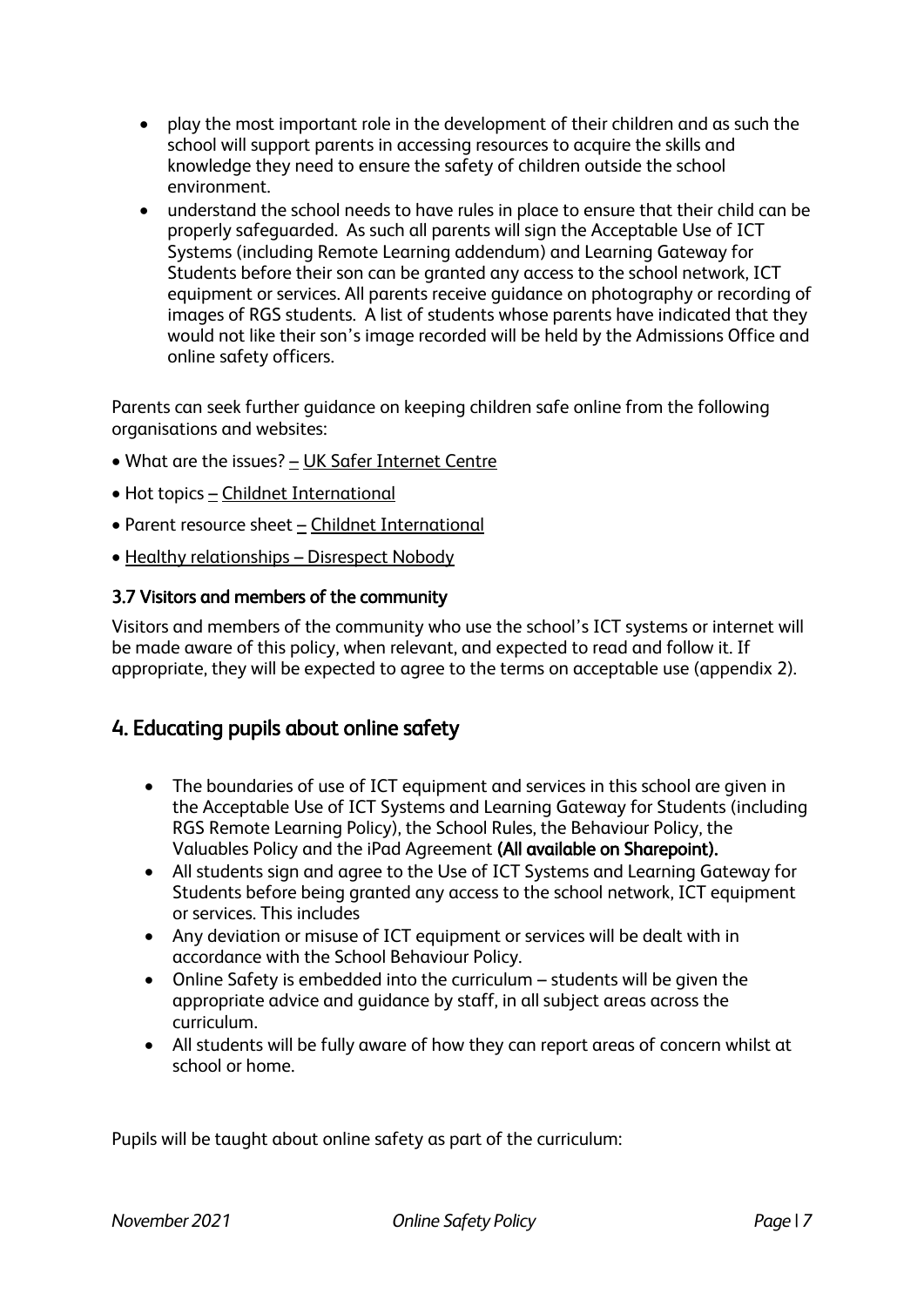It is also taken from the [guidance on relationships education, relationships and sex](https://www.gov.uk/government/publications/relationships-education-relationships-and-sex-education-rse-and-health-education)  [education \(RSE\) and health education.](https://www.gov.uk/government/publications/relationships-education-relationships-and-sex-education-rse-and-health-education)

All schools have to teach:

• [Relationships and sex education and health education](https://schoolleaders.thekeysupport.com/uid/66a1d83e-2fb9-411e-91f1-fe52a09d16d1/) in secondary schools

In Key Stage 3, pupils will be taught to:

- Understand a range of ways to use technology safely, respectfully, responsibly and securely, including protecting their online identity and privacy
- Recognise inappropriate content, contact and conduct, and know how to report concerns

#### Pupils in Key Stage 4 will be taught:

- To understand how changes in technology affect safety, including new ways to protect their online privacy and identity
- How to report a range of concerns

By the end of secondary school, pupils will know:

- Their rights, responsibilities and opportunities online, including that the same expectations of behaviour apply in all contexts, including online
- About online risks, including that any material someone provides to another has the potential to be shared online and the difficulty of removing potentially compromising material placed online
- Not to provide material to others that they would not want shared further and not to share personal material which is sent to them
- What to do and where to get support to report material or manage issues online
- The impact of viewing harmful content
- That specifically sexually explicit material (e.g. pornography) presents a distorted picture of sexual behaviours, can damage the way people see themselves in relation to others and negatively affect how they behave towards sexual partners
- That sharing and viewing indecent images of children (including those created by children) is a criminal offence which carries severe penalties including jail
- How information and data is generated, collected, shared and used online
- How to identify harmful behaviours online (including bullying, abuse or harassment) and how to report, or find support, if they have been affected by those behaviours
- How people can actively communicate and recognise consent from others, including sexual consent, and how and when consent can be withdrawn (in all contexts, including online)

The safe use of social media and the internet will also be covered in other subjects where relevant.

## <span id="page-7-0"></span>5. Educating parents about online safety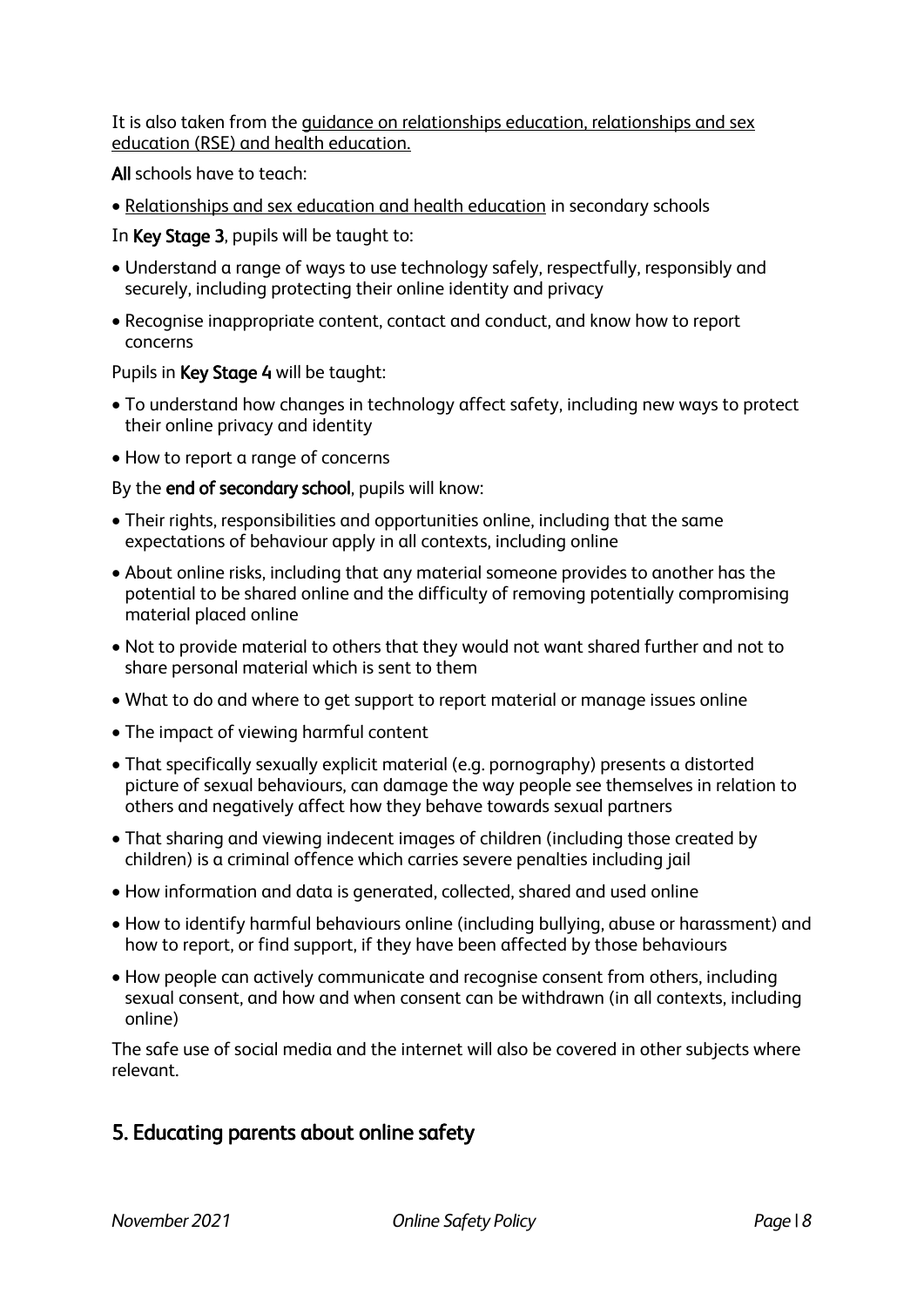The School will raise parents' awareness of internet safety in letters or other communications home, and in information via our website [School Policies via website](https://www.rgshw.com/page/?title=Our+Policies&pid=25) .This policy will also be shared with parents.

Online safety will also be covered during parents' evenings.

If parents have any queries or concerns in relation to online safety, these should be raised in the first instance with the headteacher and/or the DSL.

Concerns or queries about this policy can be raised with any member of staff or the headteacher.

## <span id="page-8-0"></span>6. Cyber-bullying

#### 6.1 Definition

Cyber-bullying takes place online, such as through social networking sites, messaging apps or gaming sites. Like other forms of bullying, it is the repetitive, intentional harming of one person or group by another person or group, where the relationship involves an imbalance of power. (See also the school behaviour policy.)

#### 6.2 Preventing and addressing cyber-bullying

To help prevent cyber-bullying, we will ensure that pupils understand what it is and what to do if they become aware of it happening to them or others. We will ensure that pupils know how they can report any incidents and are encouraged to do so, including where they are a witness rather than the victim.

The School will actively discuss cyber-bullying with pupils, explaining the reasons why it occurs, the forms it may take and what the consequences can be. Form tutors and indeed Class teachers where appropriate will discuss cyber-bullying with their teaching/tutor groups.

Teaching staff are also encouraged to find opportunities to use aspects of the curriculum to cover cyber-bullying. This includes personal, social, health and economic (PSHCE) education, and other subjects where appropriate.

All staff, governors and volunteers (where appropriate) receive training on cyber-bullying, its impact and ways to support pupils, as part of safeguarding training (see section 11 for more detail).

The School also sends information/leaflets on cyber-bullying to parents so that they are aware of the signs, how to report it and how they can support children who may be affected.

In relation to a specific incident of cyber-bullying, the School will follow the processes set out in the School Behaviour Policy. Where illegal, inappropriate or harmful material has been spread among pupils, the School will use all reasonable endeavours to ensure the incident is contained.

The DSL will consider whether the incident should be reported to the police if it involves illegal material, and will work with external services if it is deemed necessary to do so.

#### 6.3 Examining electronic devices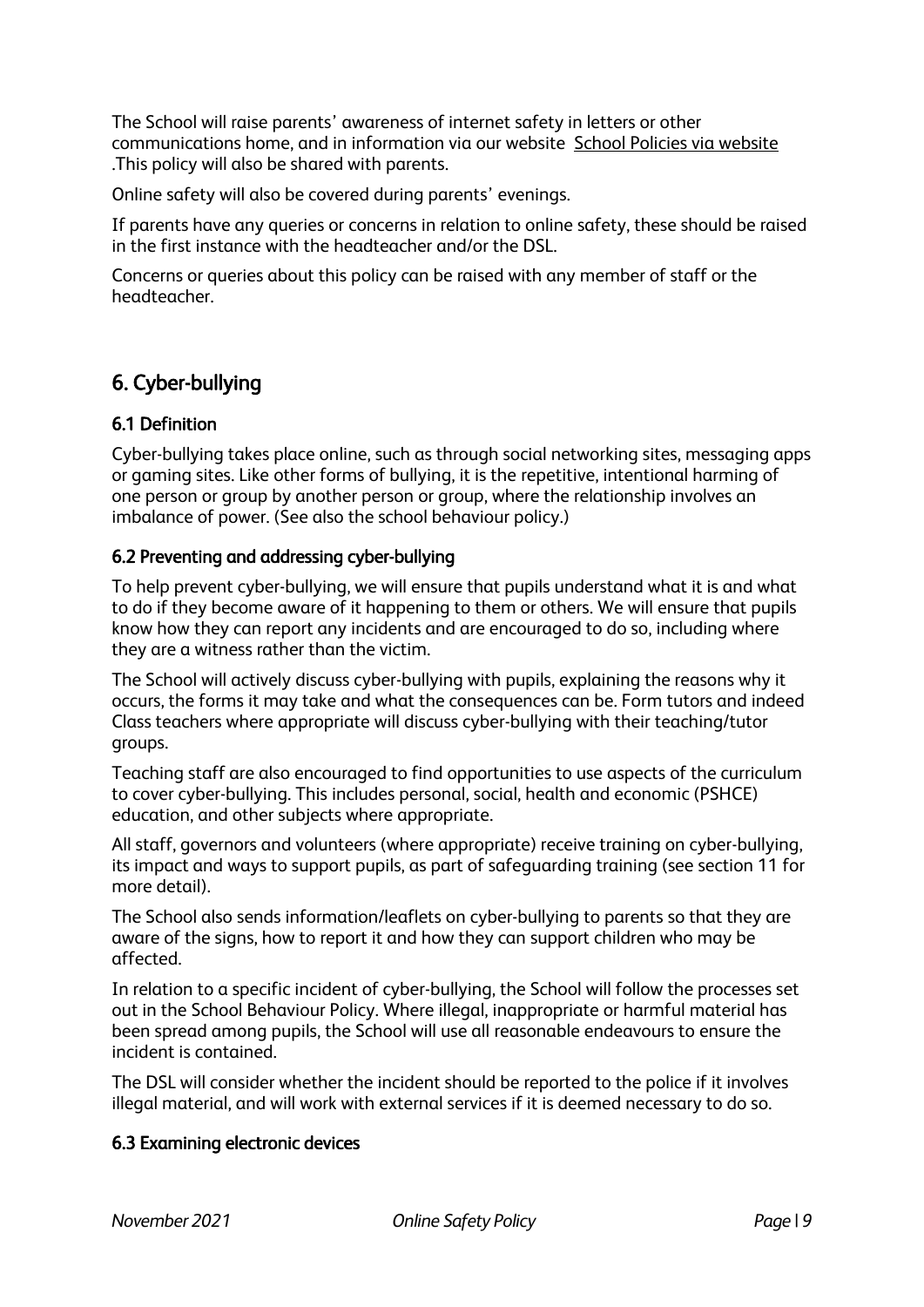School staff have the specific power under the Education and Inspections Act 2006 (which has been increased by the Education Act 2011) to search for and, if necessary, delete inappropriate images or files on pupils' electronic devices, including mobile phones, iPads and other tablet devices, where they believe there is a 'good reason' to do so.

When deciding whether there is a good reason to examine or erase data or files on an electronic device, staff must reasonably suspect that the data or file in question has been, or could be, used to:

- Cause harm, and/or
- Disrupt teaching, and/or
- Break any of the school rules

If inappropriate material is found on the device, it is up to the staff member in conjunction with the DSL or other member of the senior leadership team to decide whether they should:

- Delete that material, or
- Retain it as evidence (of a criminal offence or a breach of school discipline), and/or
- Report it to the police\*

\* Staff may also confiscate devices for evidence to hand to the police, if a pupil discloses that they are being abused and that this abuse includes an online element.

Any searching of pupils will be carried out in line with:

- The DfE's latest guidance on [screening, searching and confiscation](https://www.gov.uk/government/publications/searching-screening-and-confiscation)
- UKCIS guidance on [sharing nudes and semi-nudes: advice for education settings](https://www.gov.uk/government/publications/sharing-nudes-and-semi-nudes-advice-for-education-settings-working-with-children-and-young-people)  [working with children and young people](https://www.gov.uk/government/publications/sharing-nudes-and-semi-nudes-advice-for-education-settings-working-with-children-and-young-people)
- The School's COVID-19 risk assessment

Any complaints about searching for or deleting inappropriate images or files on pupils' electronic devices will be dealt with through the School Complaints Procedure.

## <span id="page-9-0"></span>7. Acceptable use of the internet in School

All pupils, parents, staff, volunteers and governors are expected to sign an agreement regarding the acceptable use of the School's ICT systems and the internet (appendices 1- 3). Visitors will be expected to read and agree to the School's terms on acceptable use if relevant.

Use of the School's internet must be for educational purposes only, or for the purpose of fulfilling the duties of an individual's role.

We will monitor the websites visited by pupils, staff, volunteers, governors and visitors (where relevant) to ensure they comply with the above.

More information is set out in the Acceptable Use Agreements in appendices 1 and 2.

## <span id="page-9-1"></span>8. Pupils using mobile phones in School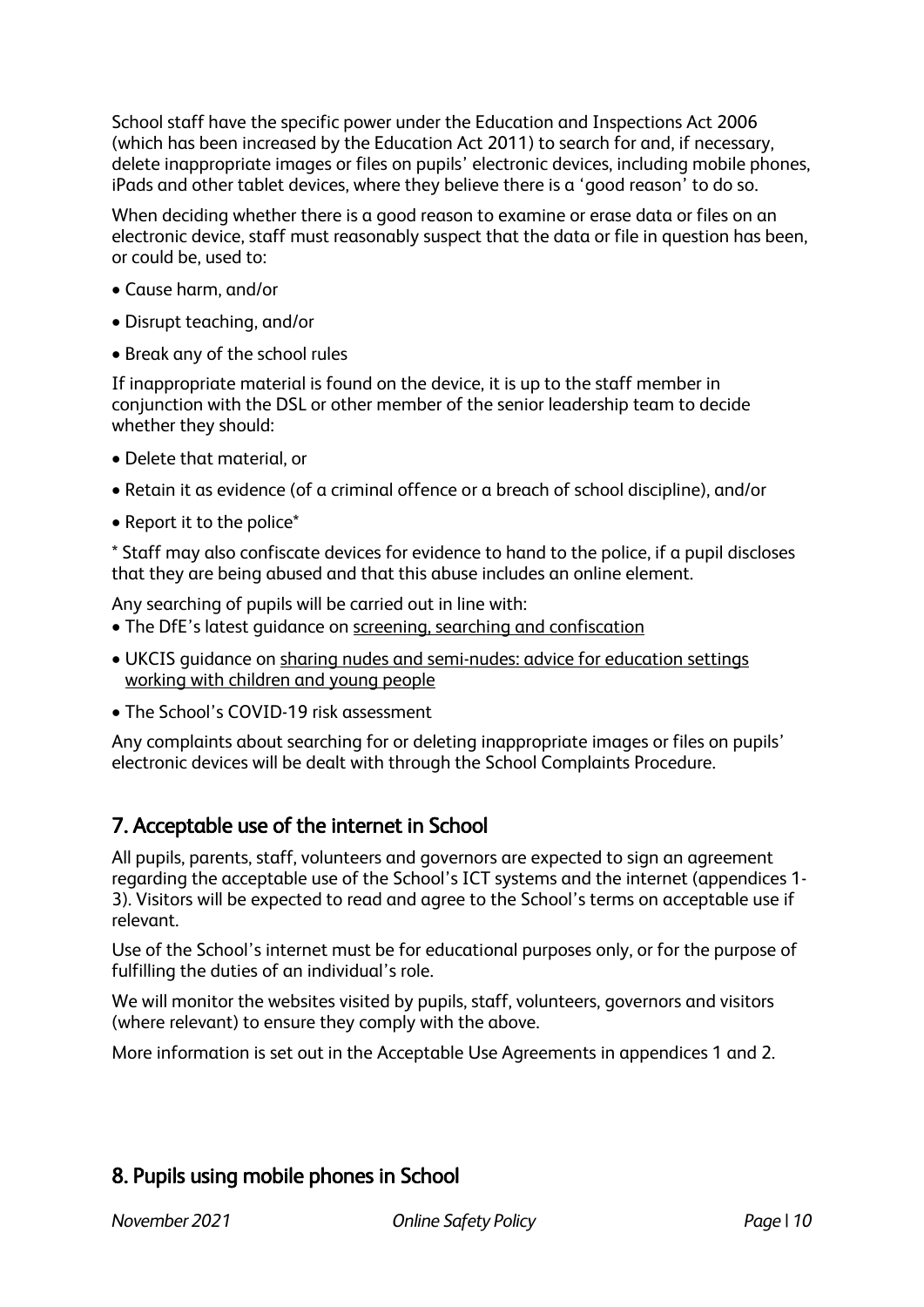Pupils may bring mobile phones into School, but are not permitted to use them during the school day.:

Any use of mobile phones in School by pupils must be in line with the Acceptable Use Agreement (see appendices 1).

Mobile devices such as iPads can only be used when specific permission is given by subject staff, they are used regularly as a teaching tool

Any breach of the Acceptable Use Agreement by a pupil may trigger disciplinary action in line with the School Behaviour Policy, which may result in the confiscation of their device and potentially a further sanction in line with the School Behaviour Policy.

## <span id="page-10-0"></span>9. Staff using work devices outside school

All staff members will take appropriate steps to ensure their devices remain secure. This includes, but is not limited to:

- Keeping the device password-protected strong passwords are at least 8 characters, with a combination of upper and lower-case letters, numbers and special characters (e.g. asterisk or currency symbol)
- Ensuring their hard drive is encrypted this means if the device is lost or stolen, no one can access the files stored on the hard drive by attaching it to a new device
- Making sure the device locks if left inactive for a period of time
- Not sharing the device among family or friends
- Installing anti-virus and anti-spyware software
- Keeping operating systems up to date always install the latest updates

Staff members must not use the device in any way which would violate the School's Terms of Acceptable Use, as set out in appendix 3.

Work devices must be used solely for work activities.

If staff have any concerns over the security of their device, they must seek advice from the IT department.

## <span id="page-10-1"></span>10. How the School will respond to issues of misuse

Where a pupil misuses the School's ICT systems or internet, we will follow the procedures set out in our policies on behaviour and ICT and internet acceptable use The action taken will depend on the individual circumstances, nature and seriousness of the specific incident, and will be proportionate.

Where a staff member misuses the School's ICT systems or the internet, or misuses a personal device where the action constitutes misconduct, the matter will be dealt with in accordance with the [staff disciplinary procedures/Staff Code of Conduct]. The action taken will depend on the individual circumstances, nature and seriousness of the specific incident.

The School will consider whether incidents which involve illegal activity or content, or otherwise serious incidents, should be reported to the police and or LADO.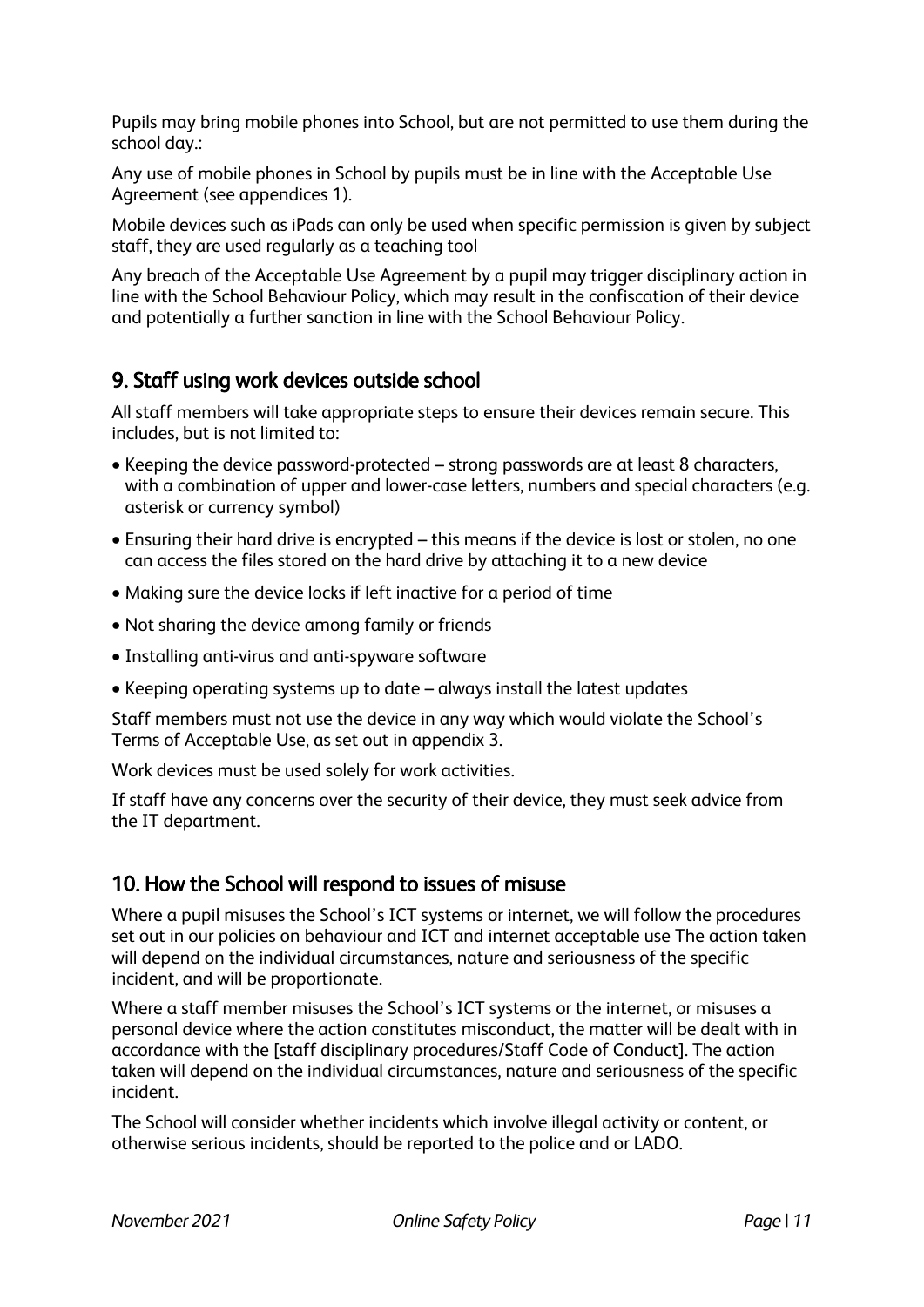## <span id="page-11-0"></span>11. Training

All new staff members will receive training, as part of their induction, on safe internet use and online safeguarding issues including cyber-bullying and the risks of online radicalisation.

All staff members will receive refresher training at least once each academic year as part of safeguarding training, as well as relevant updates as required (for example through emails, e-bulletins and staff meetings).

By way of this training, all staff will be made aware that:

- Technology is a significant component in many safeguarding and wellbeing issues, and that children are at risk of online abuse
- Children can abuse their peers online through:
	- o Abusive, harassing, and misogynistic messages
	- o Non-consensual sharing of indecent nude and semi-nude images and/or videos, especially around chat groups
	- o Sharing of abusive images and pornography, to those who don't want to receive such content
- Physical abuse, sexual violence and initiation/hazing type violence can all contain an online element

Training will also help staff:

- develop better awareness to assist in spotting the signs and symptoms of online abuse
- develop the ability to ensure pupils can recognise dangers and risks in online activity and can weigh the risks up
- develop the ability to influence pupils to make the healthiest long-term choices and keep them safe from harm in the short term

The DSL and ADSLs will undertake child protection and safeguarding training, which will include online safety, at least every 2 years. They will also update their knowledge and skills on the subject of online safety at regular intervals, and at least annually.

Governors will receive training on safe internet use and online safeguarding issues as part of their safeguarding training.

Volunteers will receive appropriate training and updates, if applicable.

More information about safeguarding training is set out in our Child Protection and Safeguarding Policy.

## <span id="page-11-1"></span>12. Monitoring arrangements

The DSL logs behaviour and safeguarding issues related to online safety. An incident report log can be found in appendix 5.

This policy will be reviewed every year by the DSL. At every review, the policy will be shared with the governing board. The review will be supported by an annual risk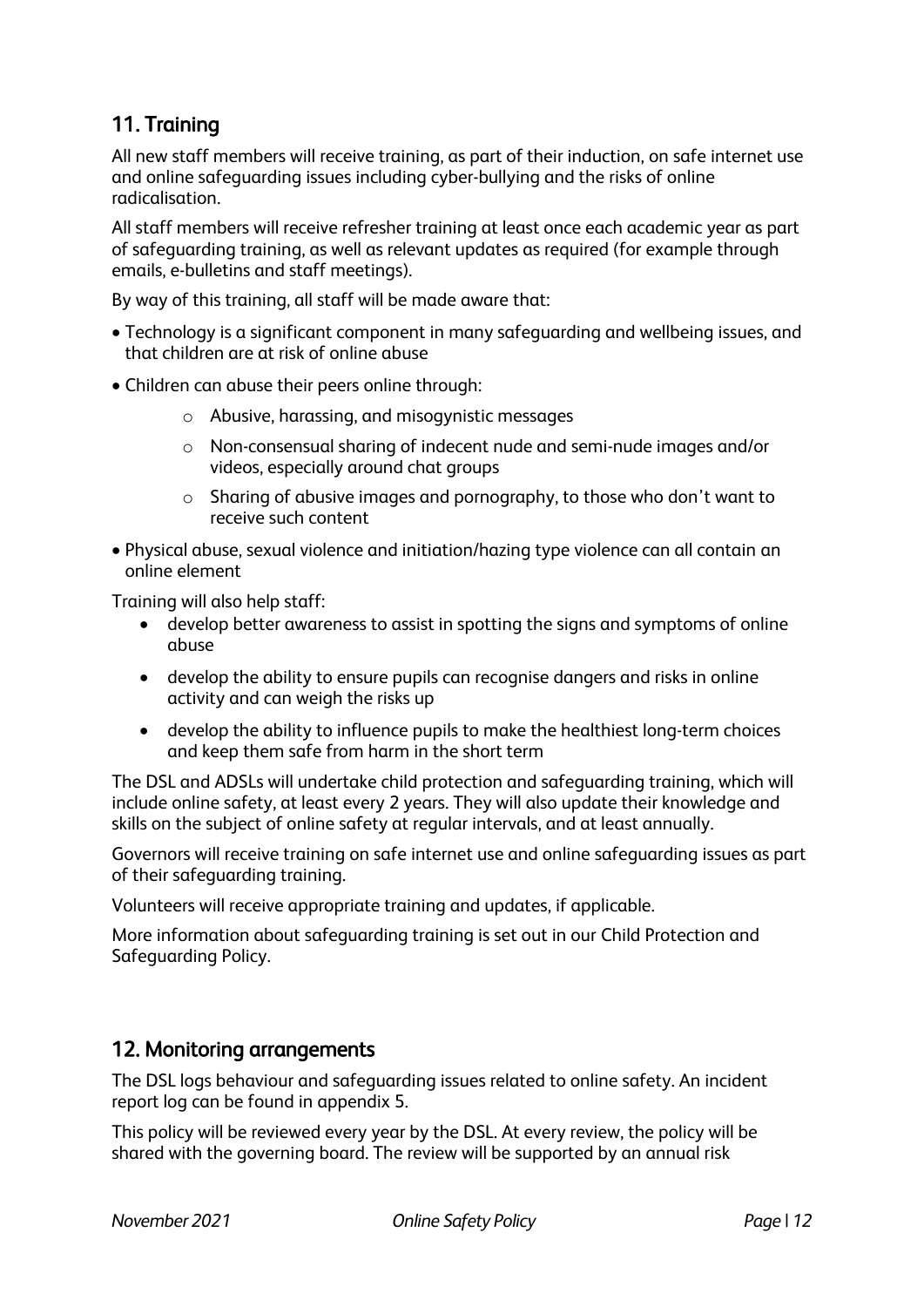assessment that considers and reflects the risks pupils face online. This is important because technology, and the risks and harms related to it, evolve and change rapidly.

#### <span id="page-12-0"></span>13. Links with other policies

This online safety policy is linked to our:

- Acceptable Use of ICT Systems Policy and Internet Safety
- Additional Boarding Guidance papers to boarding staff and students.
- Anti-Bullying Policy
- Behaviour Policy
- Child Protection Policy
- Complaints procedure
- Equal Opportunities and Race Equality Policy
- Guidance on Photography and Recording images of RGS students
- Health and Safety
- Mobile Phone Guidance
- Peer on Peer Abuse Policy.
- Preventing Radicalisation Policy
- Privacy Notices for Pupils, Parents and Staff
- PSHE and Relationships Policy
- Staff Code of Conduct. 'Guidance for Safe Working Practices for the Protection of Children and Staff'
- Staff Handbook
- Valuables Policy

#### Appendix 1: Acceptable Use agreement for Pupils

Appendix 2: Acceptable Use agreement for Staff, Governors, Volunteers and Visitors.

#### Appendix 3 online safety training needs – self audit for Online safety

#### <span id="page-12-1"></span>Appendix 4: online safety incident report log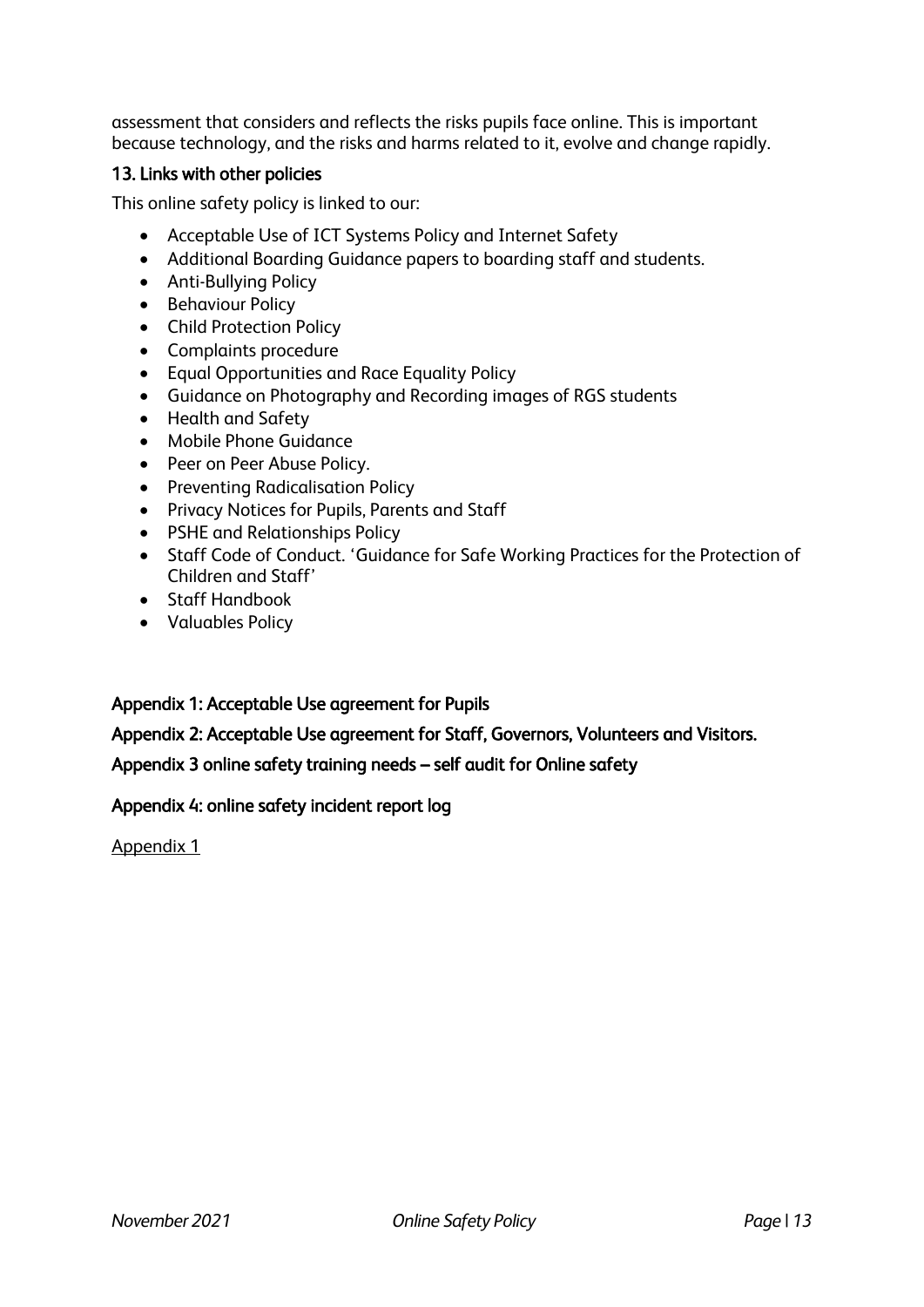| RGS <sub>1562</sub><br><b>HIGH WYCOMBE</b><br>FOXOLA REGIA GRAPPIETER                   |                                                |  |  |
|-----------------------------------------------------------------------------------------|------------------------------------------------|--|--|
| <b>ACCEPTABLE USE OF IT POLICY</b>                                                      |                                                |  |  |
| (Students)                                                                              |                                                |  |  |
|                                                                                         |                                                |  |  |
|                                                                                         |                                                |  |  |
|                                                                                         |                                                |  |  |
| Date to be reviewed                                                                     | <b>June 2022</b>                               |  |  |
| Date of last review                                                                     | <b>June 2021</b><br><b>Education Committee</b> |  |  |
| Governors Committee accountable for review<br>Senior Team member accountable for review | <b>DHM</b>                                     |  |  |
|                                                                                         |                                                |  |  |
|                                                                                         |                                                |  |  |
|                                                                                         |                                                |  |  |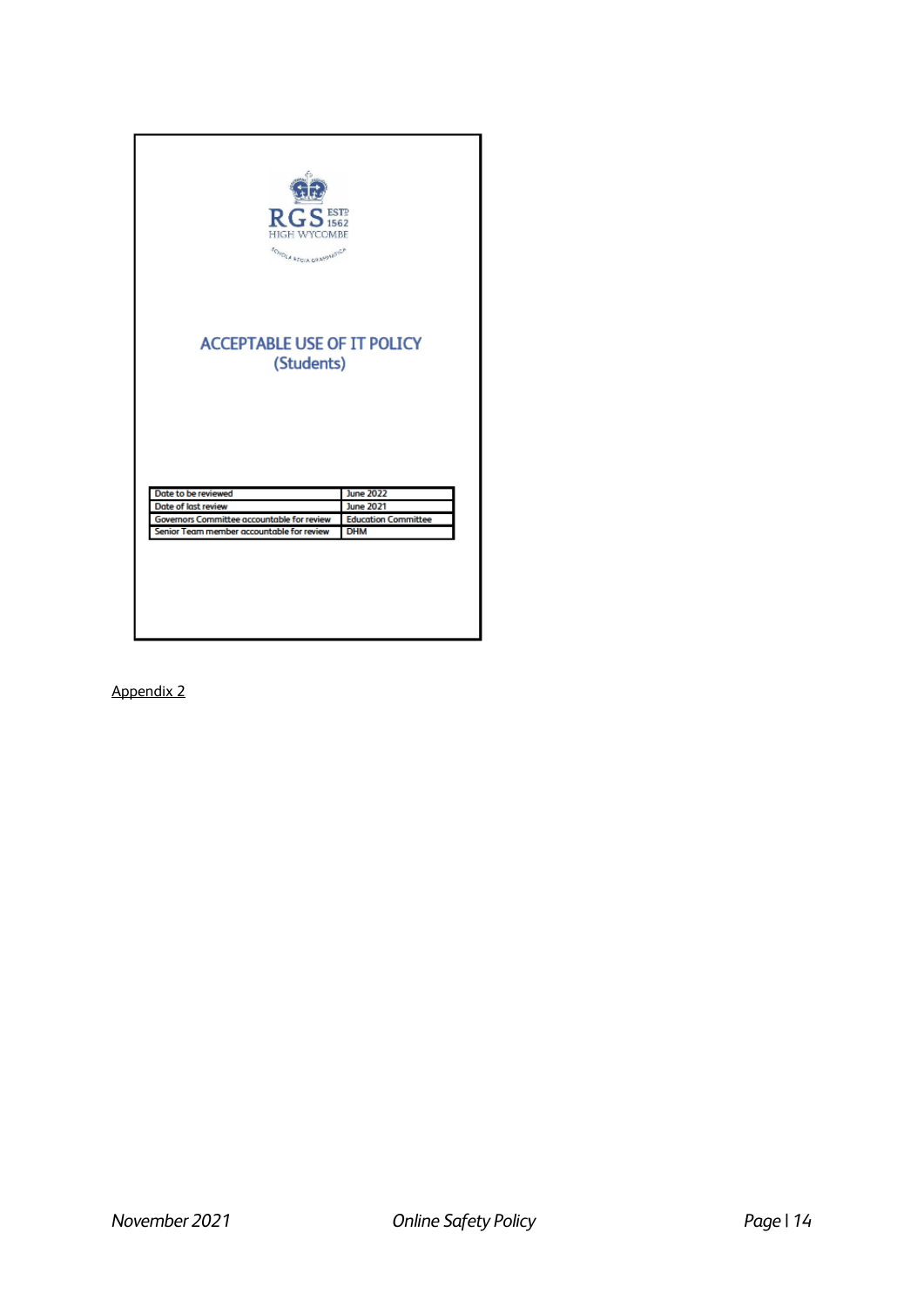| $\mathbf{RGS}$ EST?<br><b>HIGH WYCOMBE</b><br>ROMOSA REGIA CHAMP, STICK<br><b>ACCEPTABLE USE OF IT POLICY</b><br>(Staff) |                            |
|--------------------------------------------------------------------------------------------------------------------------|----------------------------|
|                                                                                                                          |                            |
| Date Agreed by the Governing Body                                                                                        | <b>May 2020</b>            |
| Date to be reviewed                                                                                                      | <b>May 2021</b>            |
| Date of last review                                                                                                      | <b>May 2020</b>            |
| Governors Committee accountable for review                                                                               | <b>Personnel Committee</b> |

| ONLINE SAFETY TRAINING NEEDS AUDIT                                                                            |                                    |  |  |  |
|---------------------------------------------------------------------------------------------------------------|------------------------------------|--|--|--|
| Name of staff member/volunteer:                                                                               | Date:                              |  |  |  |
| Question                                                                                                      | Yes/No (add comments if necessary) |  |  |  |
| Do you know the name of the person who has lead<br>responsibility for online safety in school?                |                                    |  |  |  |
| Are you aware of the ways pupils can abuse their peers<br>online?                                             |                                    |  |  |  |
| Do you know what you must do if a pupil approaches you<br>with a concern or issue?                            |                                    |  |  |  |
| Are you familiar with the school's acceptable use<br>agreement for staff, volunteers, governors and visitors? |                                    |  |  |  |
| Are you familiar with the school's acceptable use<br>agreement for pupils and parents?                        |                                    |  |  |  |